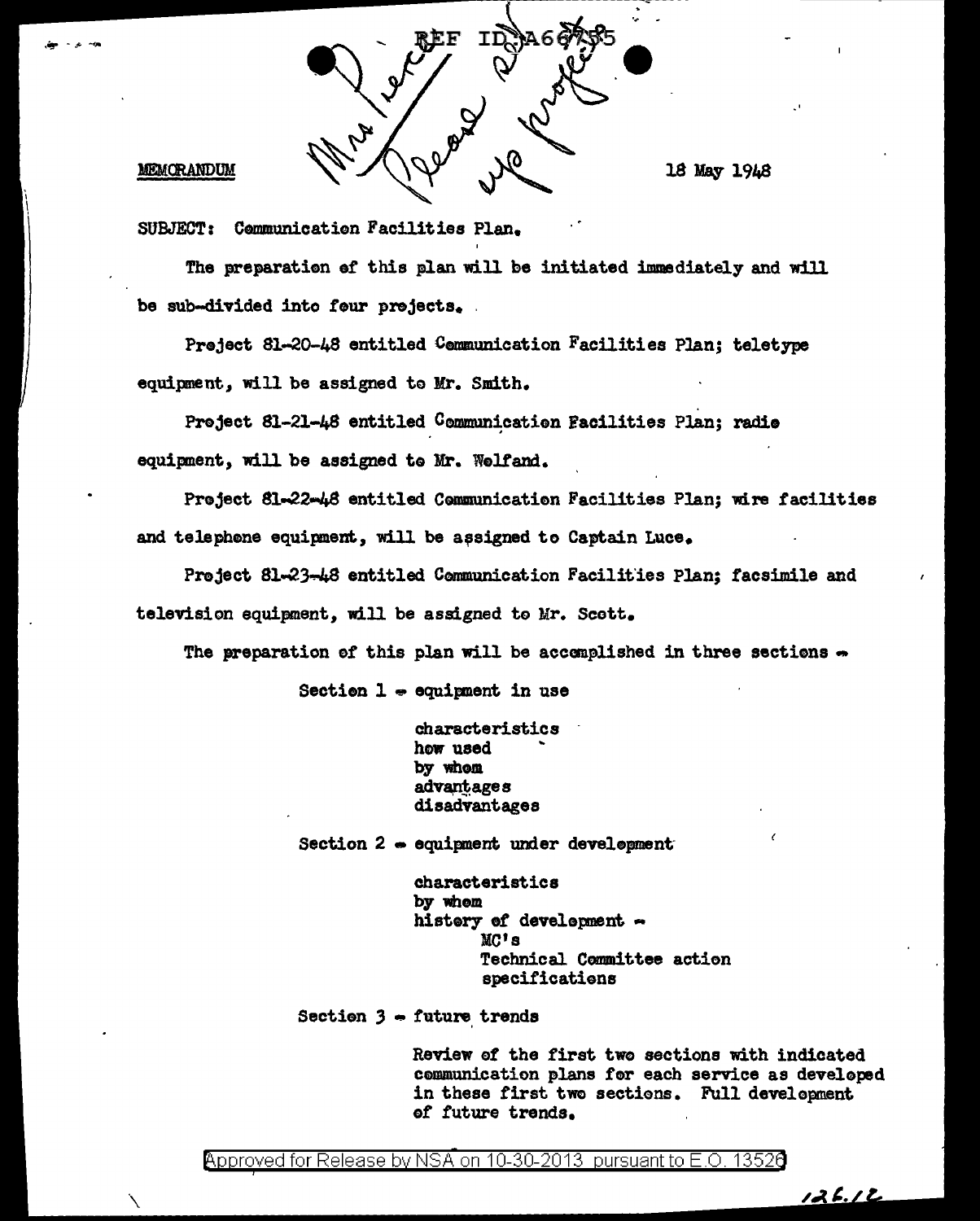م جم≠

This plan will be prepared in chart form wherever practical. Each section shall be layed out in the same manner for each four projects. Coerdination as to details of layout will be coordinated at a later date.

The fellowing subjects will have te be investigated under Project Sl-20-48:

> Teletypewriters Perforators Repertoraters Typing reperforators Transmitting distributors Diplex IBM printers :McElroy printers Test equipment Teletype analyzers Multiplex Time Division ' Electronic Carrier Teletype only **Switchboard** Repeaters

The following organizations should be contacted concerning this project:

Teletype Corperation Klienscbmidt Lorenz (IBM) Signal Corps (McElrey) Air Force **Navy** Associated Press

Under project 81-21-48 the following firms should be contacted:

Aerenautical, Inc. RCA AT&T Westem Unian Signal Corps Navy Air Force

2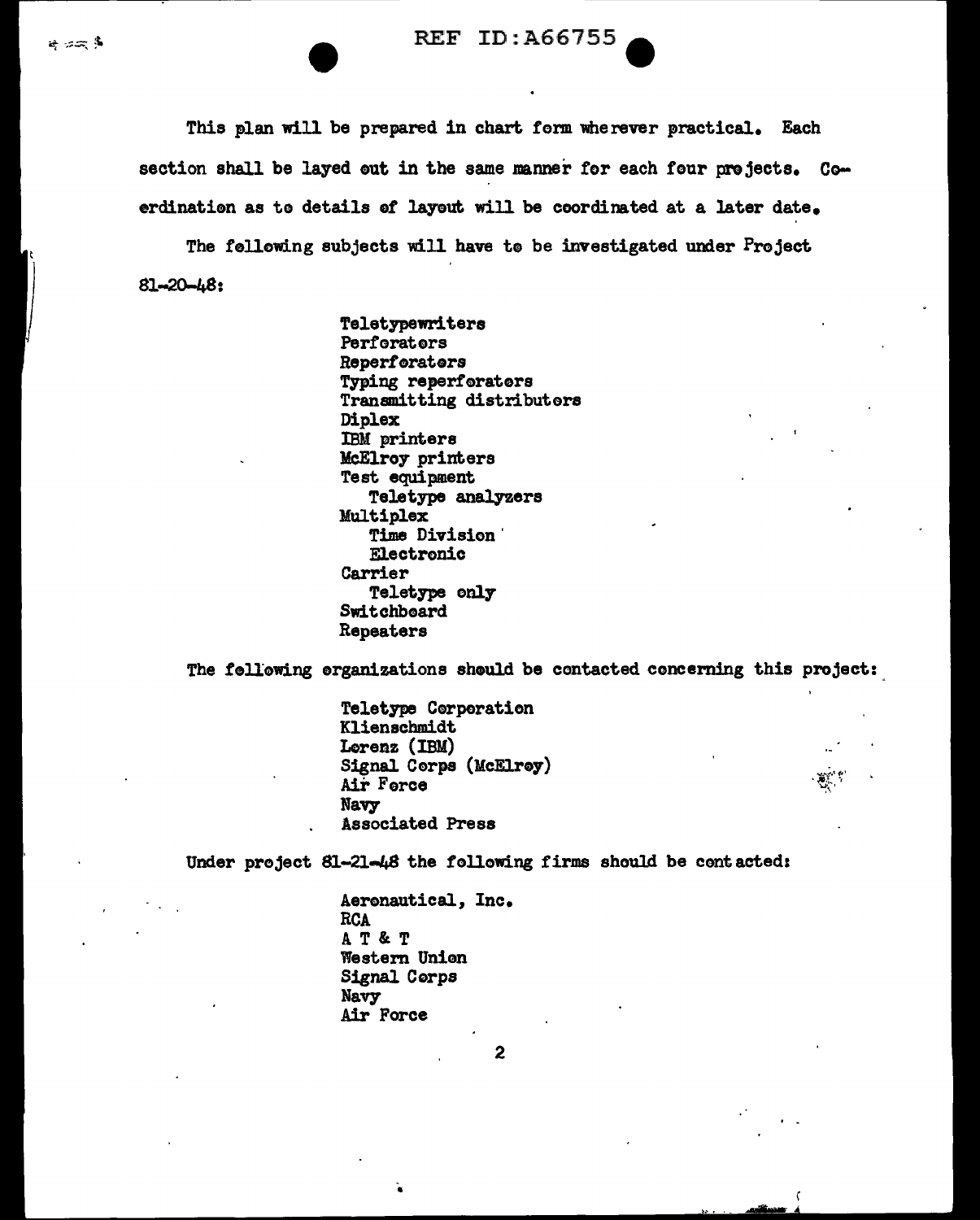In addition to radio equipment, infrared and visual light transmitting and receiving equipment should be investigated.

.... ------------------~~~~~~~~~~ ~ ----

 $\sim$  )

Under project  $81-22-48$  the following items should be investigated:

Telephones SWitchboards Repeaters Carrier equipment Open wire Field wire Field cable Ceaxial cable Wave guides Cable Lead covered Armered **Submarine** Rubber covered Loading coils Pads Attenuators Filters Hybrid coils

Information should be secured from the following organizations:

Western Union AT&T Signal Corps

Under project  $81-23-48$  the following firms should be contacted:

RCA Philco Signal· Corps Air Force Navy

It is requested that each engineer discuss separately with me the information available and the method of attack en this problem.

It will be necessary to devote at least one day out of each week toward the preparation of this plan. It is preferable that more time be deveted but one day each week is mandatory. The project reperts on these projects must be prepared in detail.

**WILLIAM BRANN** 

Chief, Technical Staff **Security Division Extension 388** 

.3